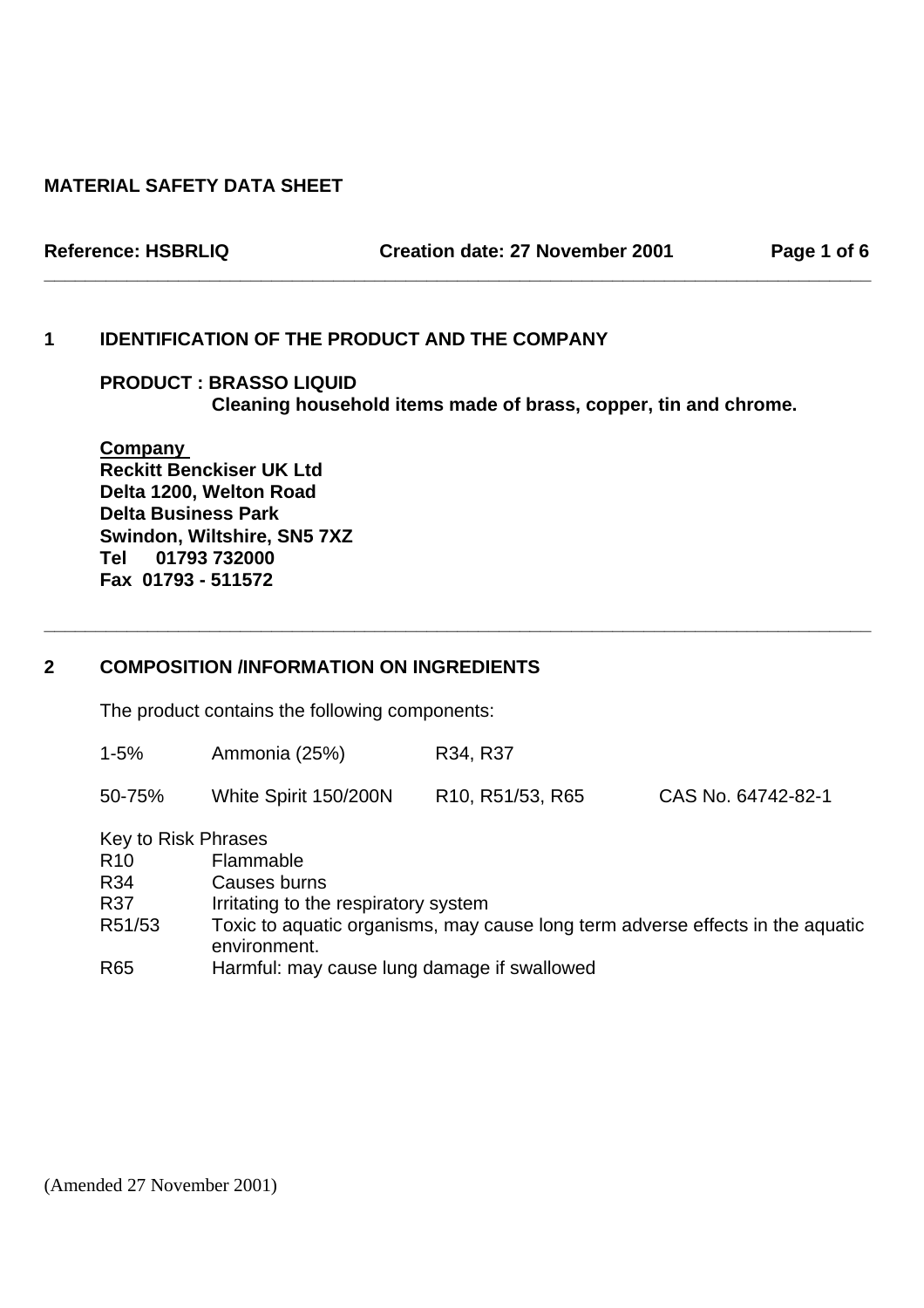## **3 HAZARDS IDENTIFICATION**

| Eye Contact         | Contact with eyes may cause irritation and conjunctivitis.                                                                                                                        |
|---------------------|-----------------------------------------------------------------------------------------------------------------------------------------------------------------------------------|
| <b>Skin Contact</b> | Repeated or prolonged exposure may cause defatting of skin leading to<br>irritation and dermatitis.                                                                               |
| Inhalation          | Repeated and prolonged exposure to high concentration of vapour may<br>result in central nervous system damage. When vapour exposure is low<br>there are no adverse effects.      |
| Ingestion           | May irritate digestive tract and cause nausea, vomiting and diarrhoea,<br>drowsiness and swelling of stomach. Aspiration of liquid causes<br>pulmonary edema, chemical pneumonia. |

**\_\_\_\_\_\_\_\_\_\_\_\_\_\_\_\_\_\_\_\_\_\_\_\_\_\_\_\_\_\_\_\_\_\_\_\_\_\_\_\_\_\_\_\_\_\_\_\_\_\_\_\_\_\_\_\_\_\_\_\_\_\_\_\_\_\_\_\_\_\_\_\_\_\_\_\_\_\_\_\_**

**\_\_\_\_\_\_\_\_\_\_\_\_\_\_\_\_\_\_\_\_\_\_\_\_\_\_\_\_\_\_\_\_\_\_\_\_\_\_\_\_\_\_\_\_\_\_\_\_\_\_\_\_\_\_\_\_\_\_\_\_\_\_\_\_\_\_\_\_\_\_\_\_\_\_\_\_\_\_\_\_** 

## **4 FIRST AID MEASURES**

| 5 | <b>FIRE FIGHTING MEASURES</b> |                                                                                               |
|---|-------------------------------|-----------------------------------------------------------------------------------------------|
|   | Ingestion                     | Do not induce vomiting, Seek medical attention.                                               |
|   | Inhalation                    | Move victim to fresh air and keep in rest. If in any doubt, obtain medical<br>attention.      |
|   | <b>Skin Contact</b>           | Wash affected areas thoroughly with water, using soap.                                        |
|   | Eye Contact                   | Rinse thoroughly with copious amounts of water. If in any doubt, obtain<br>medical attention. |

## **5 FIRE FIGHTING MEASURES**

Specific Dangers This preparation is flammable and will support combustion. Combustion produces toxic gases.

Extinguisher Type Use a dry chemical, alcohol resistant foam, water spray. DO NOT USE WATER JET.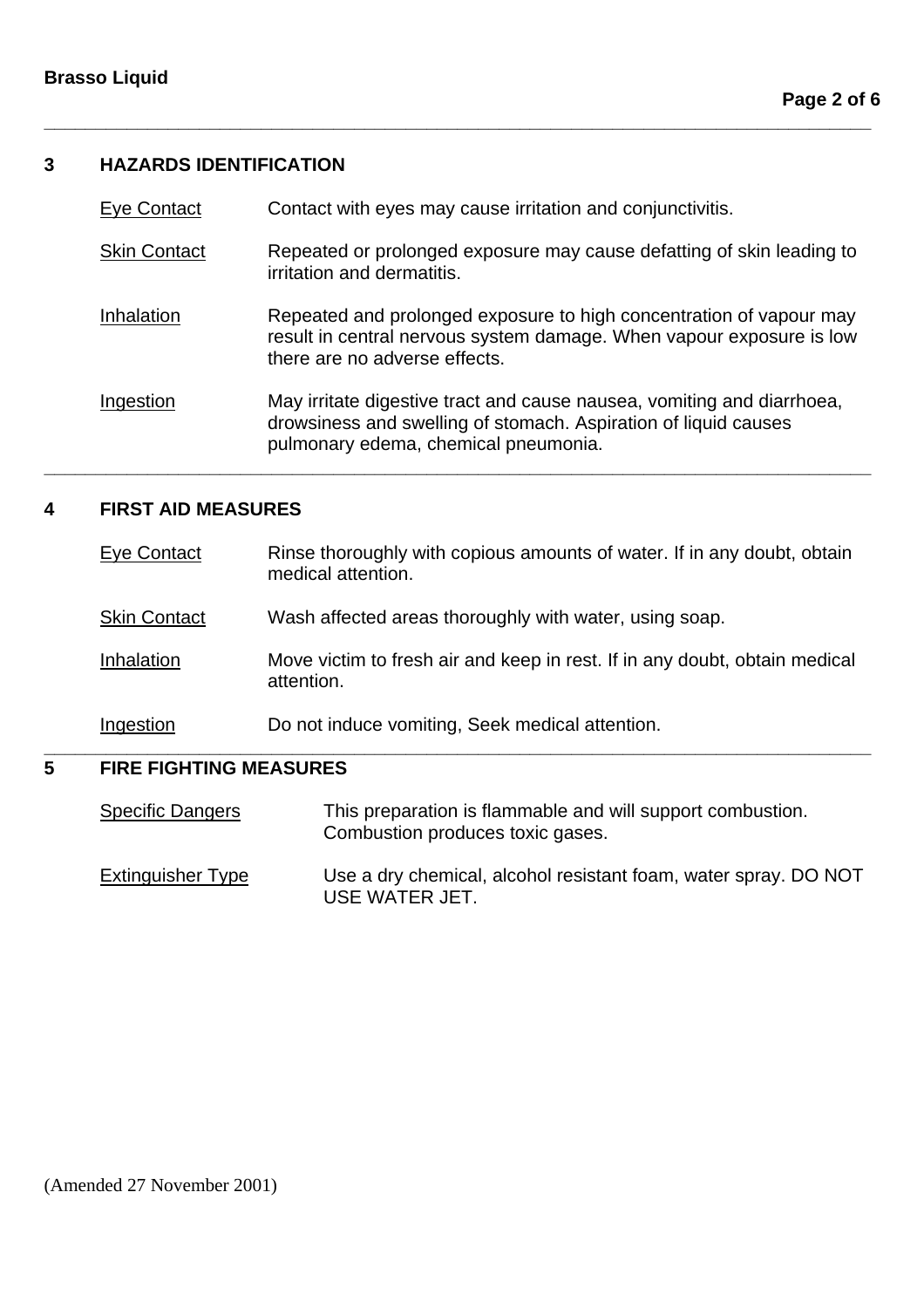## **6 ACCIDENTAL RELEASE MEASURES**

See also Sections 8 and 13

Remove all sources of ignition and if possible, ventilate the area.

Small spillages, up to 1 litre, may be cleaned up with a mop or absorbent cloth.

Medium spillages, up to 5 litres, may be absorbed into sand, earth or other inert material and transferred to a suitable container for subsequent disposal.

**\_\_\_\_\_\_\_\_\_\_\_\_\_\_\_\_\_\_\_\_\_\_\_\_\_\_\_\_\_\_\_\_\_\_\_\_\_\_\_\_\_\_\_\_\_\_\_\_\_\_\_\_\_\_\_\_\_\_\_\_\_\_\_\_\_\_\_\_\_\_\_\_\_\_\_\_\_\_\_\_** 

Larger spillages, contain with sand, earth or other inert material. Do not pump or release to drain. Do not contaminate watercourses or ground. If necessary, pump to a safe place. Consult your local Water Authority, Environmental Protection Agnecy, local council or an expert for advice on disposal.

# **7 STORAGE AND HANDLING**

Handling Wear suitable gloves if long or repeated exposure to the product is anticipated.

**\_\_\_\_\_\_\_\_\_\_\_\_\_\_\_\_\_\_\_\_\_\_\_\_\_\_\_\_\_\_\_\_\_\_\_\_\_\_\_\_\_\_\_\_\_\_\_\_\_\_\_\_\_\_\_\_\_\_\_\_\_\_\_\_\_\_\_\_\_\_\_\_\_\_\_\_\_\_\_\_** 

**\_\_\_\_\_\_\_\_\_\_\_\_\_\_\_\_\_\_\_\_\_\_\_\_\_\_\_\_\_\_\_\_\_\_\_\_\_\_\_\_\_\_\_\_\_\_\_\_\_\_\_\_\_\_\_\_\_\_\_\_\_\_\_\_\_\_\_\_\_\_\_\_\_\_\_\_\_\_\_\_** 

Storage Store in a cool, dry, frost free place away from sources of ignition and out of reach of children.

## **8 EXPOSURE CONTROLS / PERSONAL PROTECTING MEASURES**

See also Section 7.

### Occupational Exposure Limits:

The following limits are taken from the UK Document EH40 Occupational Exposure Limits. This product contains white spirit which has an Occupational Exposure Limit of: OELsol 600mg/m $3$  (8 hour Time Weighted Average)

Engineering Controls: Avoid contact with skin and eyes. Do not breathe fumes.

Personal Protective Equipment:

Respiratory Protection: None necessary under normal working conditions. Hand Protection: Wear rubber gloves if exposure is likely to be prolonged. Eye Protection: None necessary under normal working conditions. Skin Protection: Wear an apron or coveralls if exposure is likely to be prolonged.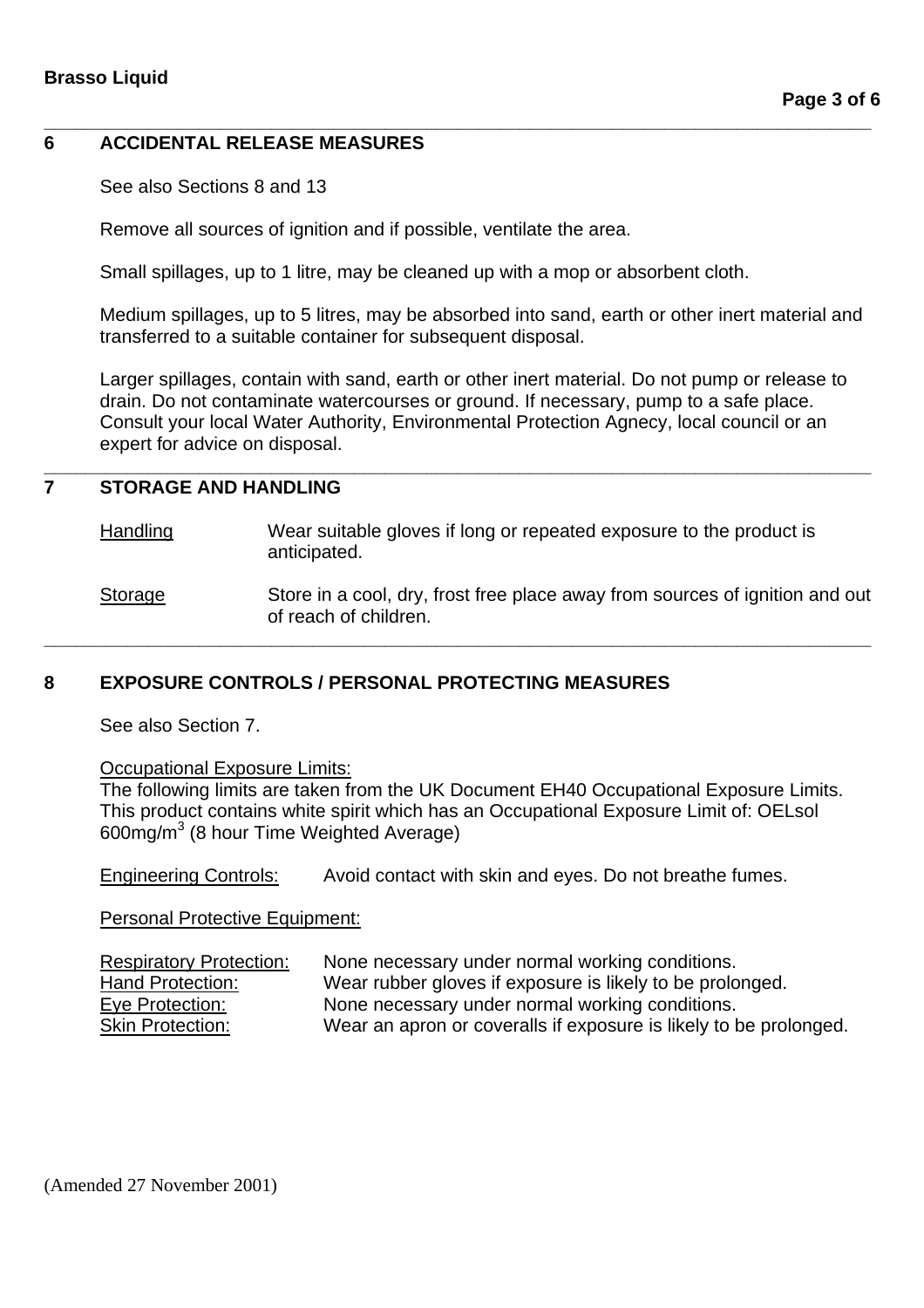## **9 PHYSICAL AND CHEMICAL PROPERTIES**

| Appearance                     | Viscous liquid |  |
|--------------------------------|----------------|--|
| Odour                          | Ammonia        |  |
| pH Value                       | 11.0           |  |
| <b>Flash Point of Contents</b> | 38-42C         |  |

## **10 STABILITY AND REACTIVITY**

| <b>Conditions to Avoid</b>              | Protect from sources of ignition           |
|-----------------------------------------|--------------------------------------------|
| <b>Materials to Avoid</b>               | Strong oxidising agents                    |
| <b>Hazardous Decomposition Products</b> | Incomplete combustion produces toxic gases |

**\_\_\_\_\_\_\_\_\_\_\_\_\_\_\_\_\_\_\_\_\_\_\_\_\_\_\_\_\_\_\_\_\_\_\_\_\_\_\_\_\_\_\_\_\_\_\_\_\_\_\_\_\_\_\_\_\_\_\_\_\_\_\_\_\_\_\_\_\_\_\_\_\_\_\_\_\_\_\_\_** 

**\_\_\_\_\_\_\_\_\_\_\_\_\_\_\_\_\_\_\_\_\_\_\_\_\_\_\_\_\_\_\_\_\_\_\_\_\_\_\_\_\_\_\_\_\_\_\_\_\_\_\_\_\_\_\_\_\_\_\_\_\_\_\_\_\_\_\_\_\_\_\_\_\_\_\_\_\_\_\_\_** 

**\_\_\_\_\_\_\_\_\_\_\_\_\_\_\_\_\_\_\_\_\_\_\_\_\_\_\_\_\_\_\_\_\_\_\_\_\_\_\_\_\_\_\_\_\_\_\_\_\_\_\_\_\_\_\_\_\_\_\_\_\_\_\_\_\_\_\_\_\_\_\_\_\_\_\_\_\_\_\_\_** 

Brasso Liquid is stable and unreactive under normal household conditions.

## **11 TOXICOLOGICAL INFORMATION**

See also Section 2 and 3.

This product contains white spirit for which the following apply:

- Inhalation Vapour concentrations above recommended exposure limits are irritating to the eyes and respiratory tract, may cause headaches and dizziness, are anesthetic and may have other central nervous system effects.
- Skin Contact Low order of toxicity, frequent or prolonged contact may cause dermatitis.
- Eye Contact Irritating but does not injure eye tissue.
- Ingestion Minimal toxicity. The viscocity of this preparation mitigates the risk of aspiration into the respiratory system during ingestion or vomiting.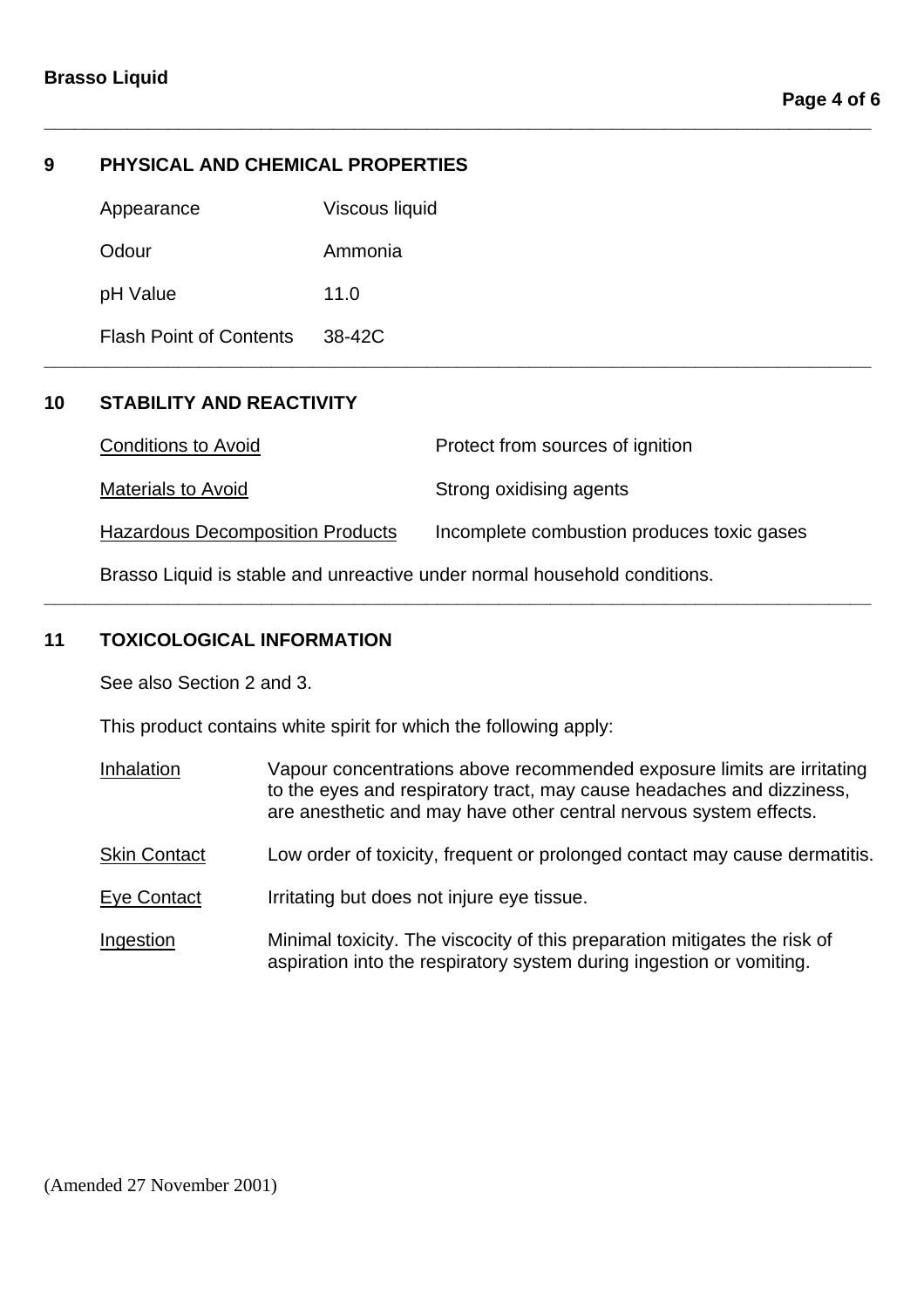## **12 ECOLOGICAL INFORMATION**

See also Section 6, 7, 14 and 15

This product contains 50-75% of white spirit, which is highly volatile and will rapidly evaporate to the air if released into the environment. Based upon data for similar materials white spirit is classified as R51/53 Toxic to aquatic organisms, may cause long term effects in the aquatic environment.

**\_\_\_\_\_\_\_\_\_\_\_\_\_\_\_\_\_\_\_\_\_\_\_\_\_\_\_\_\_\_\_\_\_\_\_\_\_\_\_\_\_\_\_\_\_\_\_\_\_\_\_\_\_\_\_\_\_\_\_\_\_\_\_\_\_\_\_\_\_\_\_\_\_\_\_\_\_\_\_\_** 

White spirit is expected to be biodegrade rapidly and be "readily" biodegradable according to OECD guidelines. It can degrade rapidly in air and is expected to be removed in a waste water treatment facility.

Although data exists to show that white spirit is not expected to persist in the aquatic environment, European Classification rules require that it be classified as potentially causing long-term adverse effects in the aquatic environment.

**\_\_\_\_\_\_\_\_\_\_\_\_\_\_\_\_\_\_\_\_\_\_\_\_\_\_\_\_\_\_\_\_\_\_\_\_\_\_\_\_\_\_\_\_\_\_\_\_\_\_\_\_\_\_\_\_\_\_\_\_\_\_\_\_\_\_\_\_\_\_\_\_\_\_\_\_\_\_\_\_** 

## **13 DISPOSAL CONSIDERATION**

| <b>Consumer Instructions</b> | Containers may be disposed of by consumers in the normal<br>domestic waste stream.                                                                                                                                                                   |
|------------------------------|------------------------------------------------------------------------------------------------------------------------------------------------------------------------------------------------------------------------------------------------------|
| <b>Bulk Quantities</b>       | Containers can be disposed of in accordance with all applicable<br>local, regional and national requirements. Operators should be<br>informed that the product contains white spirit. For further<br>information contact your local waste authority. |

#### 14 **TRANSPORT INFORMATION** UN Number

| UN Number                                                                    | UN 1993                                                                   |
|------------------------------------------------------------------------------|---------------------------------------------------------------------------|
| Sea: IMDC:<br>Class<br>Packing Group<br><b>Proper Shipping Name</b>          | 3.3<br>Ш<br>Flammable Liquid, N.O.S. (contains TURPENTINE SUBSTITUTE)     |
| Road: ADR/RID:<br>Class<br><b>Item Number</b><br><b>Proper Shipping Name</b> | 3<br>$31'$ C<br>Flammable Liquid, N.O.S. (contains TURPENTINE SUBSTITUTE) |